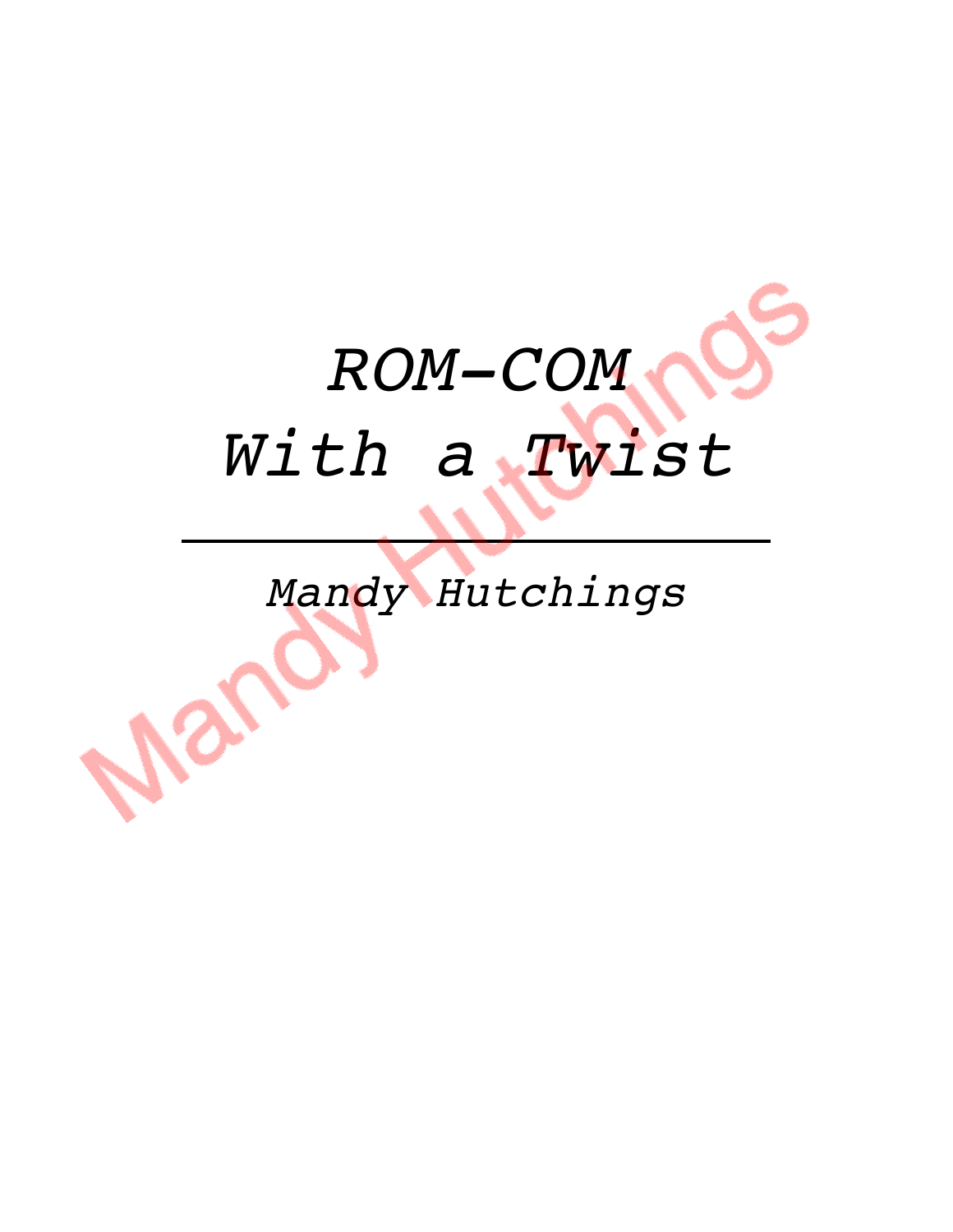*Hayley: Rebecca's best friend for who-knows-how-long. Looks more tomboy then Rebecca.*

*Rebecca: twenty-something madly in love with…… something. Not a particularly look for her but she's mostly put together. Dress nicely yet casual*

*Open on the front of a small Cafe. Then inside where we see one girl (Rebecca) sitting alone with a chair in front of her. She looks like she's waiting for someone. While she's waiting she is stirring coffee creamer in her coffee mug with a spoon. Close up on her and the coffee mug. We hear the jingle of the front door opening of the cafe. she looks up to see it's her best friend (Hayley) walking in. They both smile at each other as Hayley walks closer to where Rebecca is sitting as Rebecca stands up to meet her with a hug.* 

> Rebecca Hey

Hayley Hey

*hugs in front of the table. Both sit at the table.*

Rebecca

Thank you so much for coming.

#### Hayley

You know I wouldn't miss it for the world. Besides I need to know who this guy is that you've been texting me about.

Rebecca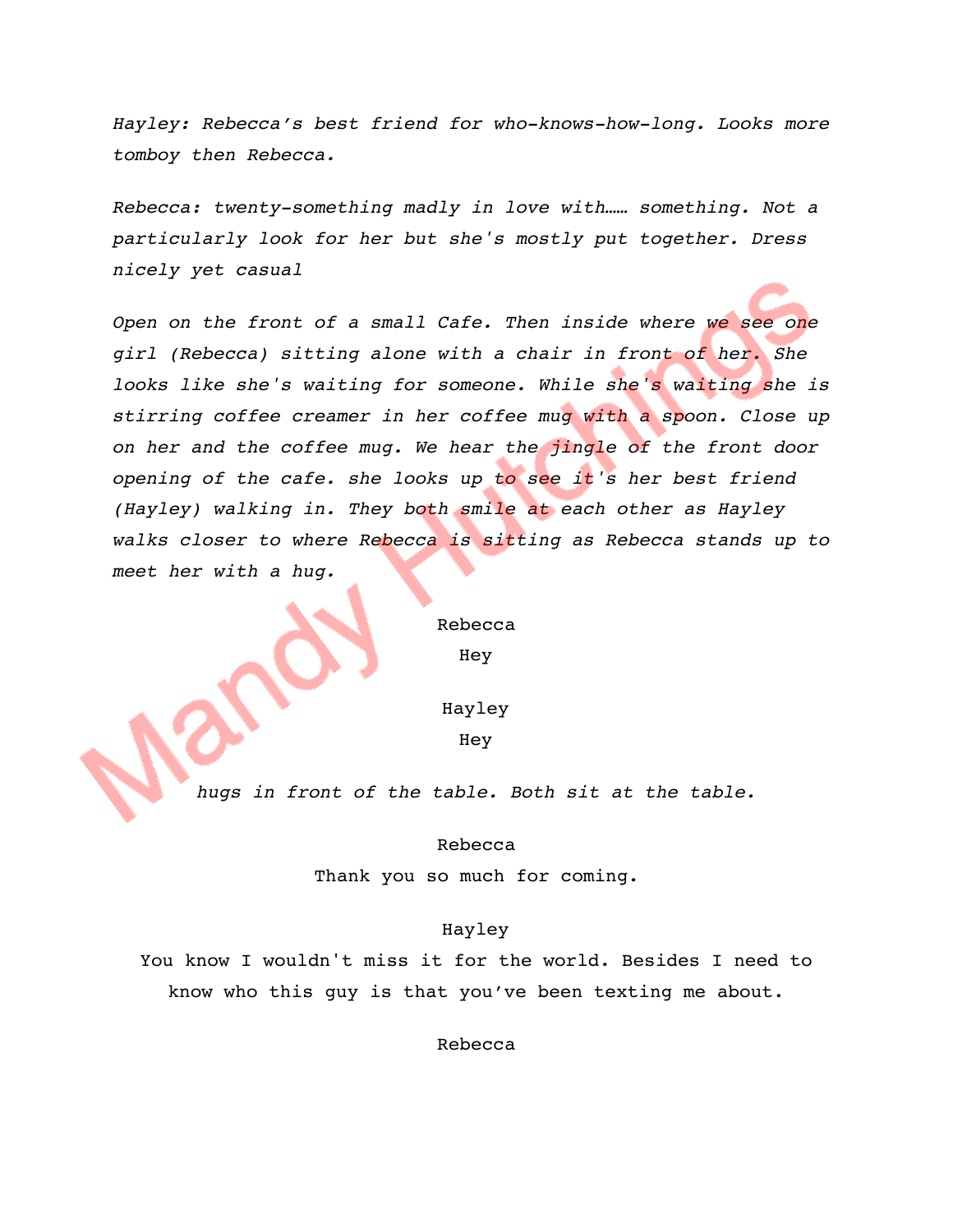I know. I'm so excited for you to meet him finally. We've been going out for awhile and I think things are getting pretty serious

#### Hayley

Ohhhhh really. How serious?

*Rebecca blushes*

# Hayley

Ooooo. Now I really need to meet this guy. When is he meeting us here?

#### Rebecca

He'll be here in a little while. He was on a run and wanted to freshen up before he came here.

*Waiter / waitress comes over to take Hayley order*

Waiter / waitress

Hello ma'am what can I get you to drink today?

Hayley

Can I just get a iced tea, sweetened please.

Waiter / waitress Right away

> Hayley Thanks

*Waiter / waitress walks away. Hayley gets right into the conversation.*

Hayley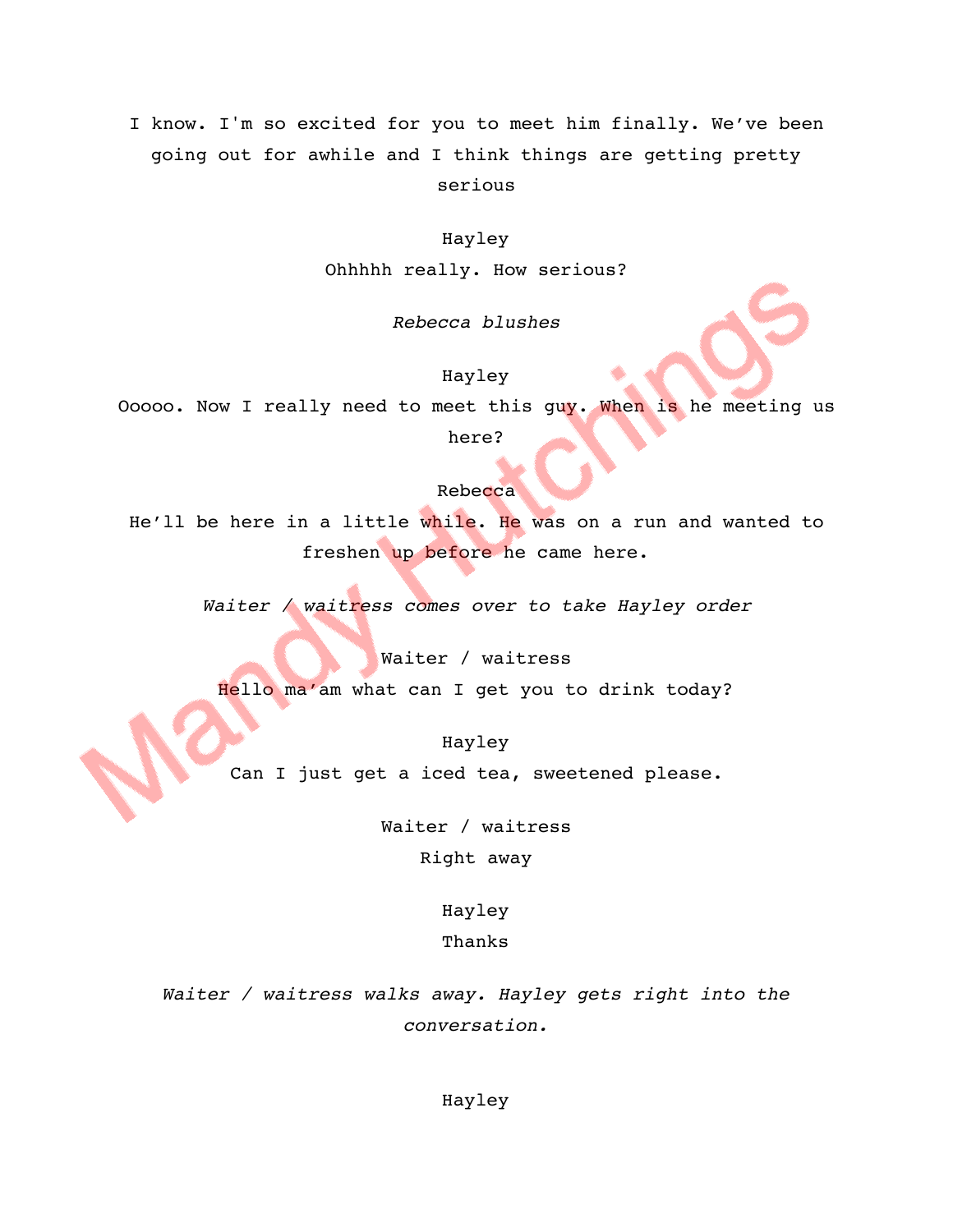Where did you meet this guy anyway? Please not Tinder again.

Rebecca

Why? What's wrong with Tinder? Because of Luke?

# Hayley

Yes. He was an asshole using you and you deserved so much better. I just don't want you to get hurt again

Rebecca

I learned my lesson.

## Hayley

Good. So If it's not on Tinder you met this guy, how did you meet him? Work? Gym?

Rebecca

Instagram

Hayley

(asks in a confused voice) How?

#### Rebecca

Well one day I was just scrolling through my Instagram, you know that recommended page that has all those accounts you would be interested in following.

### Hayley

Oh. So he's a model?

#### Rebecca

Kind of. Anyway, I came across his account and I couldn't help but scroll through all his pictures and I thought he was cute so I followed him.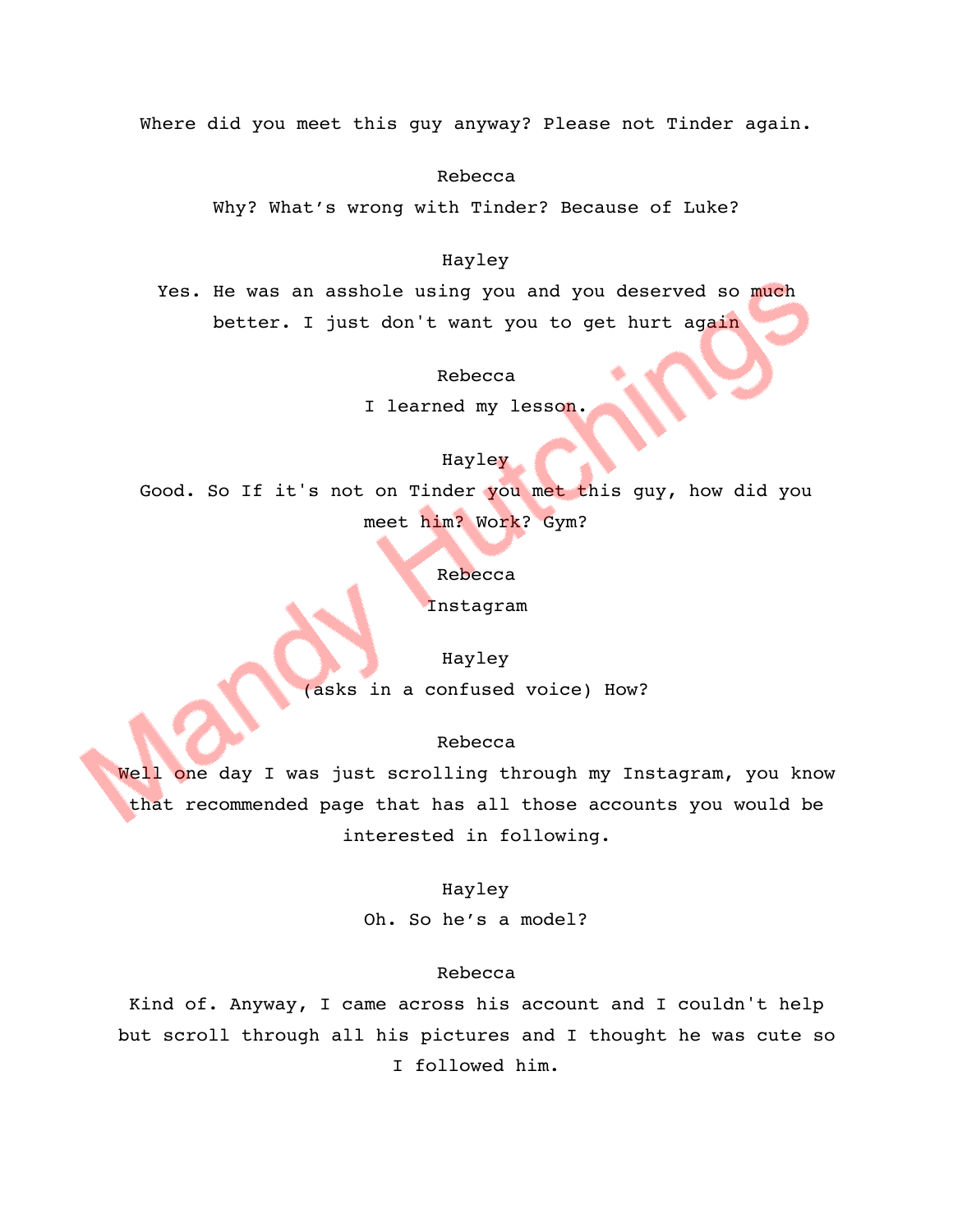## Hayley

# Aaaannnnddddd?

#### Rebecca

And, He followed me back and we started messaging.

# Hayley

Ohh. How many dates have you been on with this guy?

Waiter / Waitress returns with Hayley's drink. She thanks him/ her silently.

# *Rebecca starts to blush*

# Rebecca

A few. He loves the outdoors. You know camping, going to the park, the beach. So those are where most of our dates takes place.

# Hayley

Really? You've never been an Outdoors sort of person.

# Rebecca

I know, he brings out a different side of me! But not all of our dates are Outdoors, sometimes we have movie nights and we just sit on the couch and cuddle together.

# Hayley

Netflix and chilling

*Rebecca slaps Hayley's arm playfully as Hayley takes a sip of her drink.* 

Rebecca

Stop it.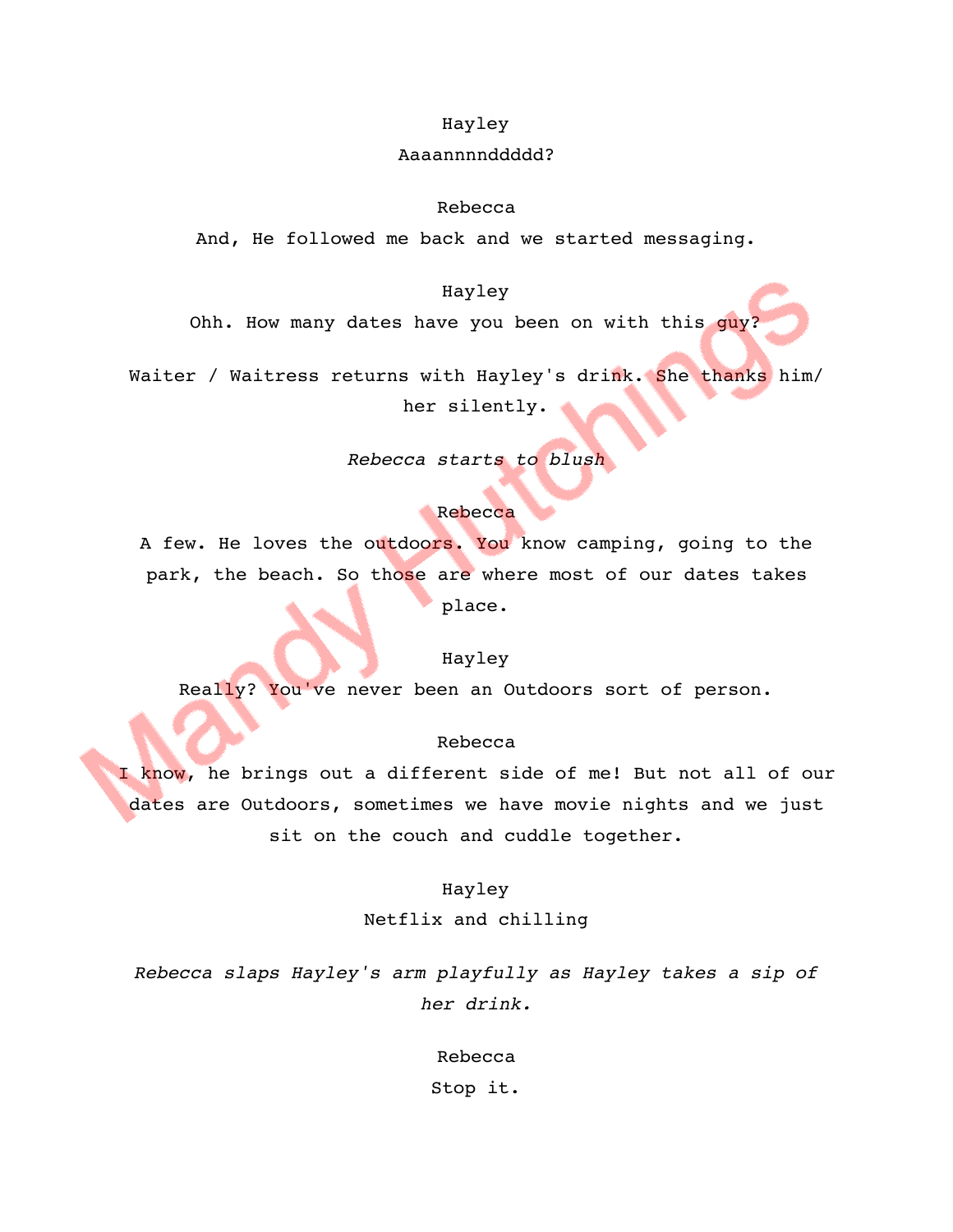#### Hayley

Ok Ok. So what does he look like. You've never sent me a pic of him.

#### Rebecca

I don't really have any good pictures of him, but his insta is full of selfies. He's blonde with the most beautiful brown eyes. He's super loyal and he'll get me anything I ask. He's very affectionate and always want someone to hold him.

#### Hayley

Cute. Very cute.

Rebecca Yeah, I just love spending time with him

> Hayley He's sounds great

> > Rebecca

*(gets a text on phone)* OH. He's outside! I'll go get him.

*Rebecca gets up and walks outside of the cafe. Hayley's chair is facing a way from the door.*

*Front facing shot of Hayley's in her chair as a door opens and closes behind her but you cannot see who has entered.*

*Still having the camera face Hayley. Rebecca says off camera*

Rebecca

Okay honey, this is my friend Hayley. Hayley this is my boyfriend, Max